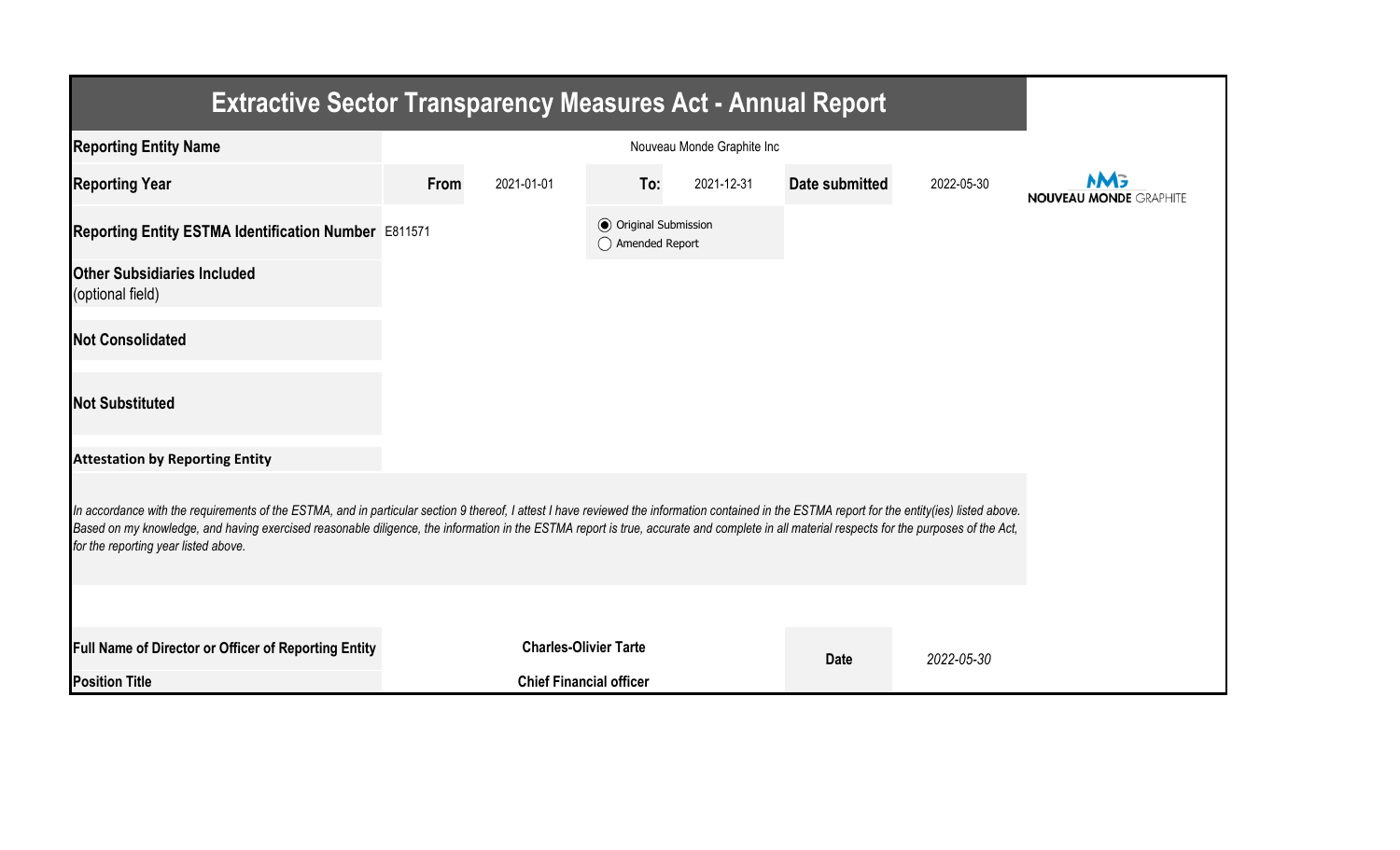| Extractive Sector Transparency Measures Act - Annual Report                                                                                                               |                                             |                                                                                 |                                              |            |      |                                   |                |                  |                                               |                               |                     |  |
|---------------------------------------------------------------------------------------------------------------------------------------------------------------------------|---------------------------------------------|---------------------------------------------------------------------------------|----------------------------------------------|------------|------|-----------------------------------|----------------|------------------|-----------------------------------------------|-------------------------------|---------------------|--|
| Reporting Year<br><b>Reporting Entity Name</b><br><b>Reporting Entity ESTMA</b><br><b>Identification Number</b><br><b>Subsidiary Reporting Entities (if</b><br>necessary) | From:                                       | 2021-01-01                                                                      | To:<br>Nouveau Monde Graphite Inc<br>E811571 | 2021-12-31 |      | <b>Currency of the Report CAD</b> |                |                  |                                               |                               |                     |  |
|                                                                                                                                                                           | <b>Payments by Payee</b>                    |                                                                                 |                                              |            |      |                                   |                |                  |                                               |                               |                     |  |
| Country                                                                                                                                                                   | Payee Name <sup>1</sup>                     | Departments, Agency, etc<br>within Payee that Received<br>Payments <sup>2</sup> | <b>Taxes</b>                                 | Royalties  | Fees | <b>Production Entitlements</b>    | <b>Bonuses</b> | <b>Dividends</b> | Infrastructure<br><b>Improvement Payments</b> | Total Amount paid to<br>Payee | Notes <sup>34</sup> |  |
| Canada - Quebec                                                                                                                                                           | Municipalité de Saint-Michel-<br>des-Saints |                                                                                 |                                              | 442,968    |      |                                   |                |                  |                                               | 442,968                       |                     |  |
|                                                                                                                                                                           |                                             |                                                                                 |                                              |            |      |                                   |                |                  |                                               |                               |                     |  |
|                                                                                                                                                                           |                                             |                                                                                 |                                              |            |      |                                   |                |                  |                                               |                               |                     |  |
|                                                                                                                                                                           |                                             |                                                                                 |                                              |            |      |                                   |                |                  |                                               |                               |                     |  |
|                                                                                                                                                                           |                                             |                                                                                 |                                              |            |      |                                   |                |                  |                                               |                               |                     |  |
|                                                                                                                                                                           |                                             |                                                                                 |                                              |            |      |                                   |                |                  |                                               |                               |                     |  |
|                                                                                                                                                                           |                                             |                                                                                 |                                              |            |      |                                   |                |                  |                                               |                               |                     |  |
|                                                                                                                                                                           |                                             |                                                                                 |                                              |            |      |                                   |                |                  |                                               |                               |                     |  |
|                                                                                                                                                                           |                                             |                                                                                 |                                              |            |      |                                   |                |                  |                                               |                               |                     |  |
|                                                                                                                                                                           |                                             |                                                                                 |                                              |            |      |                                   |                |                  |                                               |                               |                     |  |
|                                                                                                                                                                           |                                             |                                                                                 |                                              |            |      |                                   |                |                  |                                               |                               |                     |  |
|                                                                                                                                                                           |                                             |                                                                                 |                                              |            |      |                                   |                |                  |                                               |                               |                     |  |
|                                                                                                                                                                           |                                             |                                                                                 |                                              |            |      |                                   |                |                  |                                               |                               |                     |  |
|                                                                                                                                                                           |                                             |                                                                                 |                                              |            |      |                                   |                |                  |                                               |                               |                     |  |
|                                                                                                                                                                           |                                             |                                                                                 |                                              |            |      |                                   |                |                  |                                               |                               |                     |  |
|                                                                                                                                                                           |                                             |                                                                                 |                                              |            |      |                                   |                |                  |                                               |                               |                     |  |
|                                                                                                                                                                           |                                             |                                                                                 |                                              |            |      |                                   |                |                  |                                               |                               |                     |  |
|                                                                                                                                                                           |                                             |                                                                                 |                                              |            |      |                                   |                |                  |                                               |                               |                     |  |
| <b>Additional Notes:</b>                                                                                                                                                  |                                             |                                                                                 |                                              |            |      |                                   |                |                  |                                               |                               |                     |  |